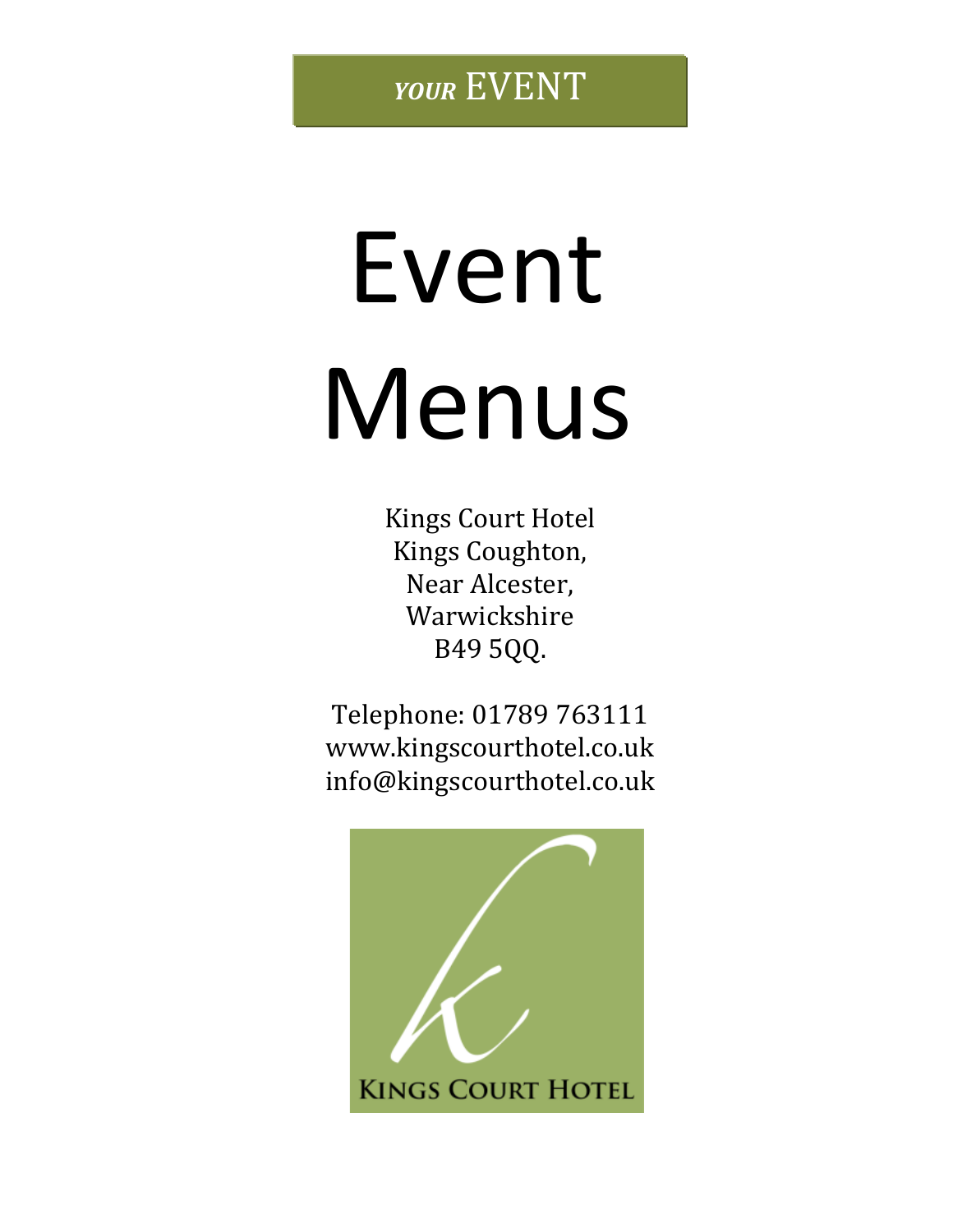## Events at The Kings Court

A selection of menus are available for any size party of up to 95 guests for a private sit down meal or up to 130 for a finger buffet. The following pages give details of our different menu options, however if you wish they can be tailored to your own personal requirements.

We have a variety of event rooms to suit your special occasion, whether it be a private family celebration or a corporate dinner & dance.

**The Warwick Room** provides the perfect venue for any occasion with its original oak beams, ideal for a private party as it has its own licensed bar. Situated on the first floor of the hotel, away from all our hotel guests, it also has a stair lift for easy access. The Warwick room can accommodate up to 95 guests for a sit-down meal and up to 130 for a finger buffet. We have a resident DJ who is very experienced at hosting a variety of events or we can help you arrange other entertainment if you wish.

**The Garden & Lantern Rooms** can be used singularly for a small private party of 30 guests upwards, or can be used together with the adjoining folding doors open, to accommodate parties of up to 80 guests for dinners, lunches or evening functions.

**The Boardroom and Avon Rooms** are perfect for private dining or buffets for a more intimate party of 4 to 16 guests.

Should you require further information please to not hesitate to contact our events manager or a member of our front office team.

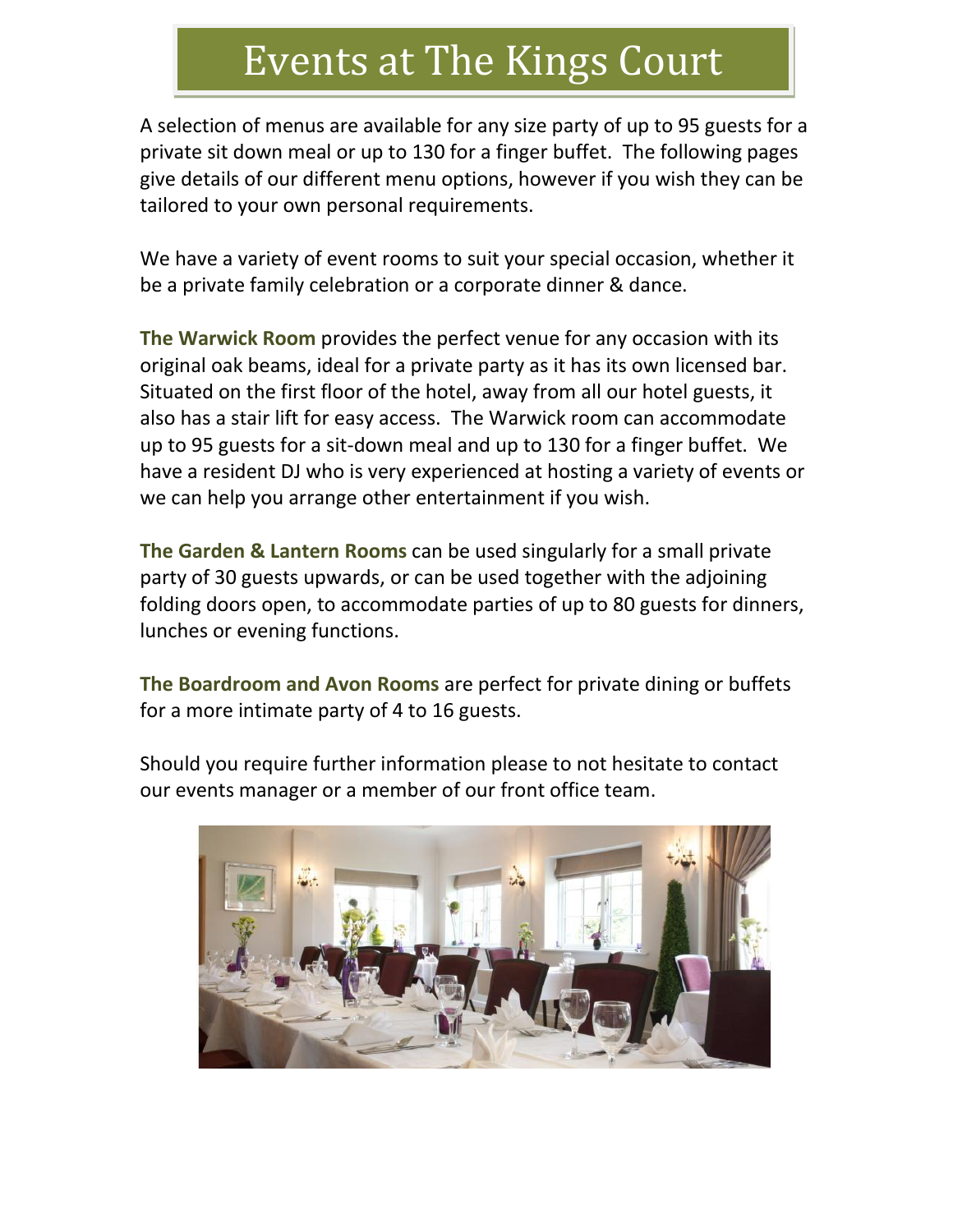# Reception Drinks & Wines

Please choose from one of the following:

#### **Wine**

Your choice of wine by the bottle (Please refer to our wine list for prices)

#### **Pimms No.1**

Gin based Pimms, refreshed with ice, lemonade, cucumber, mint and strawberries £5.30 per glass

#### **Kir**

A glass of sparkling white wine flavoured with a hint of blackcurrant liqueur £4.95 per glass

#### **Bucks Fizz**

A refreshing mix of quality sparkling wine and fresh orange juice £4.30 per glass

#### **Wedding Cup**

A wine-based fruit punch flavoured with brandy £3.95 per glass

*Please note the hotel only offers corkage under special circumstances, and an additional room hire fee will occur to cover waiting staff and glass hire.* 

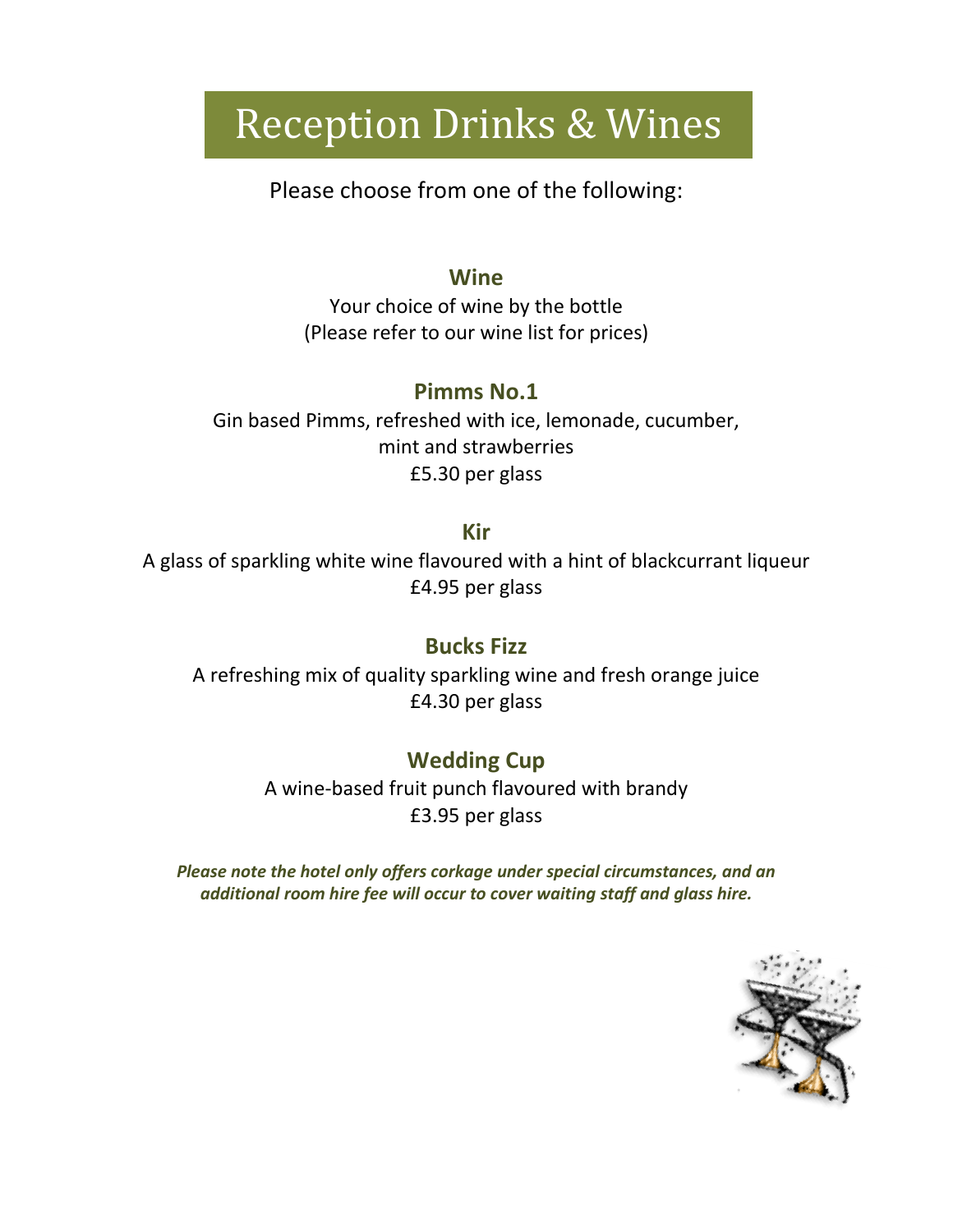# Seated Menu Options

The following menu options are available for parties of 30 or more based on the entire party taking the same menu. Organizers are requested to choose **one** starter, **one** main course and **one** dessert from **one** of the following menus options. Prices are per person and include coffee & chocolate and the use of your chosen function room.

## **BRONZE MENU £27.95**

Italian Plum Tomato and Basil Soup

Chicken Liver Pate on Toasted Rustic Bread with Sweet Chutney

Fan of Seasonal Melon with Mixed Berry Compote and Mango Coulis

Tomato and Mozzarella Salad with Rocket Leaves and Sweet Balsamic Dressing

~~~ooOoo~~~

Oven Baked Chicken Breast with Peppercorn Sauce

Roast Loin of Pork with Sage & Mushroom Sauce

Grilled Pepper & Courgette Tart with Tomato Provencale Sauce

Oven Baked Fillet of Cod with White Wine and Herb Cream Sauce

All served with Seasonal Vegetables and Potatoes

~~~ooOoo~~~

Apple Pie, with Custard

Blackcurrant and Prosecco Cheesecake

Lemon Meringue Pie

Pear, Chocolate & Almond Tart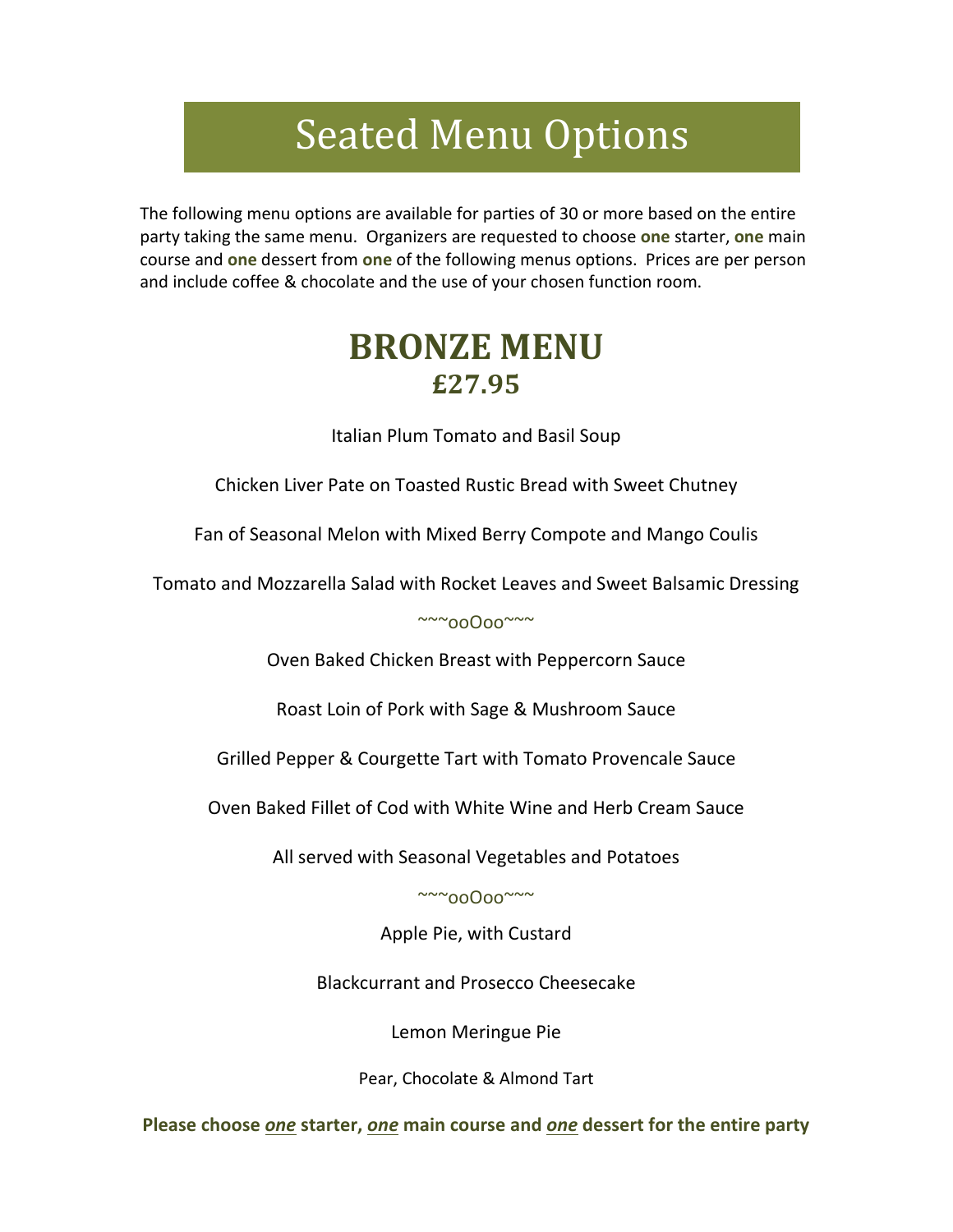## **SILVER MENU £30.95**

Broccoli and Stilton Soup

Tomato and Mozzarella Bruschetta with Rocket Salad Salmon and Dill Fish Cake with Cucumber Salad and Tartare Sauce

Chicken and Apricot Terrine with Apple Chutney and Ciabatta Toast

~~~ooOoo~~~

Slow Braised Beef Steak with Red Wine Gravy

Roast Fillet of Sea Bass with Tomato and Lemon Salsa

Spinach and Garlic stuffed Chicken Breast with Herb Cream Sauce

Roast Mediterranean Vegetable Spaghetti with Shaved Parmesan (V)

All served with Seasonal Vegetables and Potatoes

~~~ooOoo~~~

Warm Raspberry and Rhubarb Frangipane with Vanilla Ice Cream

Chantilly Cream filled Profiteroles with Chocolate Sauce

Mango, Lime and Coconut Cheesecake

Rich Lemon and Lime Tart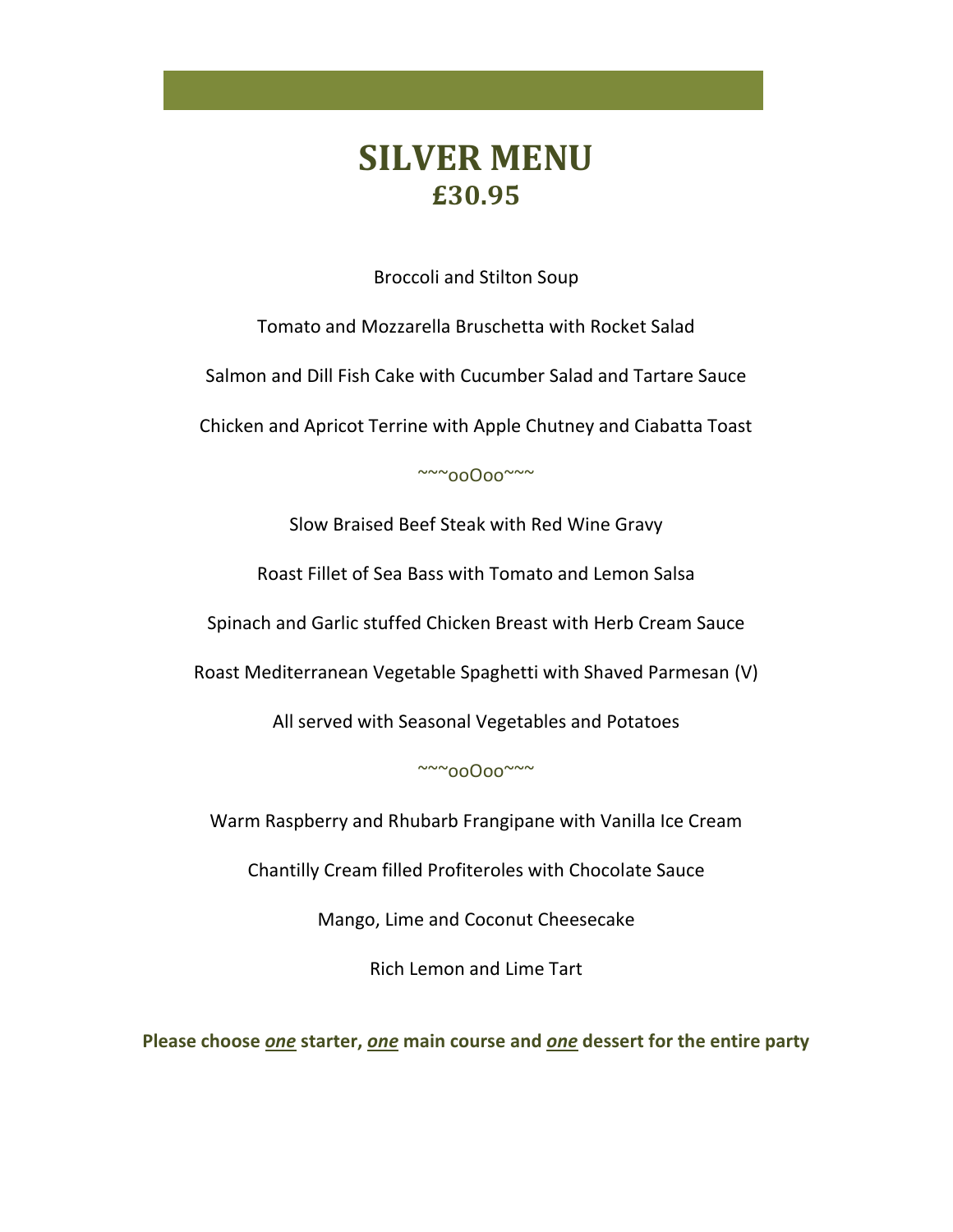## **GOLD MENU £32.95**

Cream of Wild Mushroom Soup with Chive Crème Fraiche

Duck Liver Parfait with Carmalised Red Onion and Ciabatta Croute

Crab Cakes with Crunchy Salad and Horseradish Mayonnaise

~~~ooOoo~~~

Fillet of Plaice with King Prawn Mousse and Caper Lemon Sauce

Roast Leg of Lamb with Mint Sauce

Garlic and Herb Pork Tenderloin wrapped in Bacon with Sage & Red Wine Sauce

Portobello Mushroom stuffed with Roast Vegetables and Feta Cheese served with Roasted Red Pepper Sauce (V)

All served with Seasonal Vegetables and Potatoes

~~~ooOoo~~~

White and Dark Chocolate Torte with Raspberry Puree

Toffee and Pecan Cheesecake with Chantilly Cream

Apple and Cherry Crumble with Custard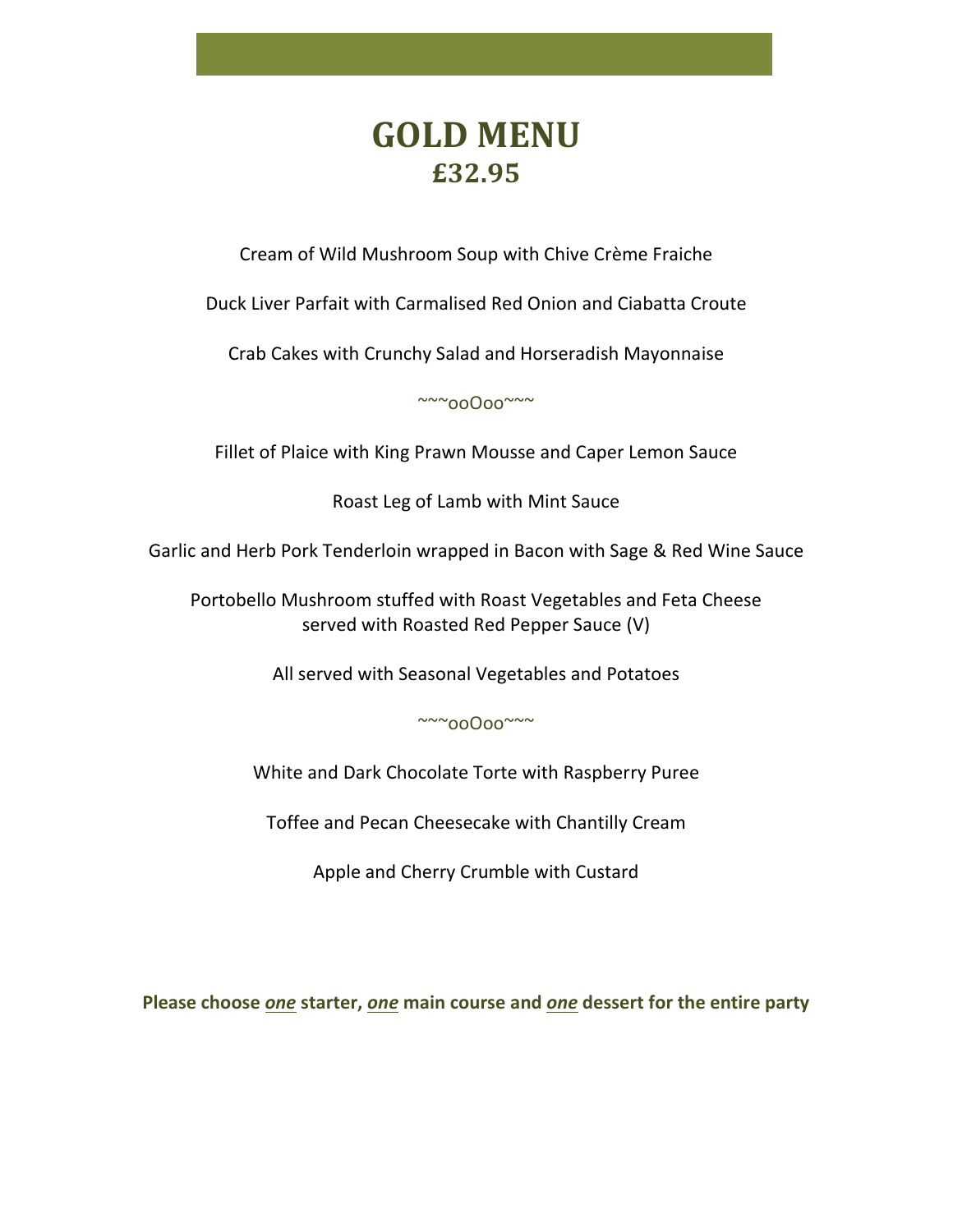## **PLATINUM MENU £33.95**

Roasted Plum Tomato and Bell Pepper Soup with Garlic Croute

Smoked Mackerel and Chargrilled Mediterranean Vegetable Terrine with Cucumber Spaghetti and Honey Mustard Dressing

Potted Smooth Chicken, Port & Cranberry Pate with Brioche Bread, Sun Dried Tomato Salsa, Oxford Sauce and Micro Cress Salad

~~~ooOoo~~~

Roast Sirloin of Beef with Yorkshire Pudding and Red Wine Jus

Roasted Duck Breast with Crème de Cassis and Plum Sauce

Fillet of Salmon with Grilled Cherry Tomatoes on the Vine and Hollandaise Sauce

Moroccan Style Stuffed Aubergine with Tomato and Red Lentil Sauce (V)

All served with Seasonal Vegetables and Potatoes

~~~ooOoo~~~

A Selection of Cheese and Bisuits (Stilton, Brie & Cheddar)

Tiramisu Torte with Chocolate Sauce

Chocolate & Rum Pistachio Delice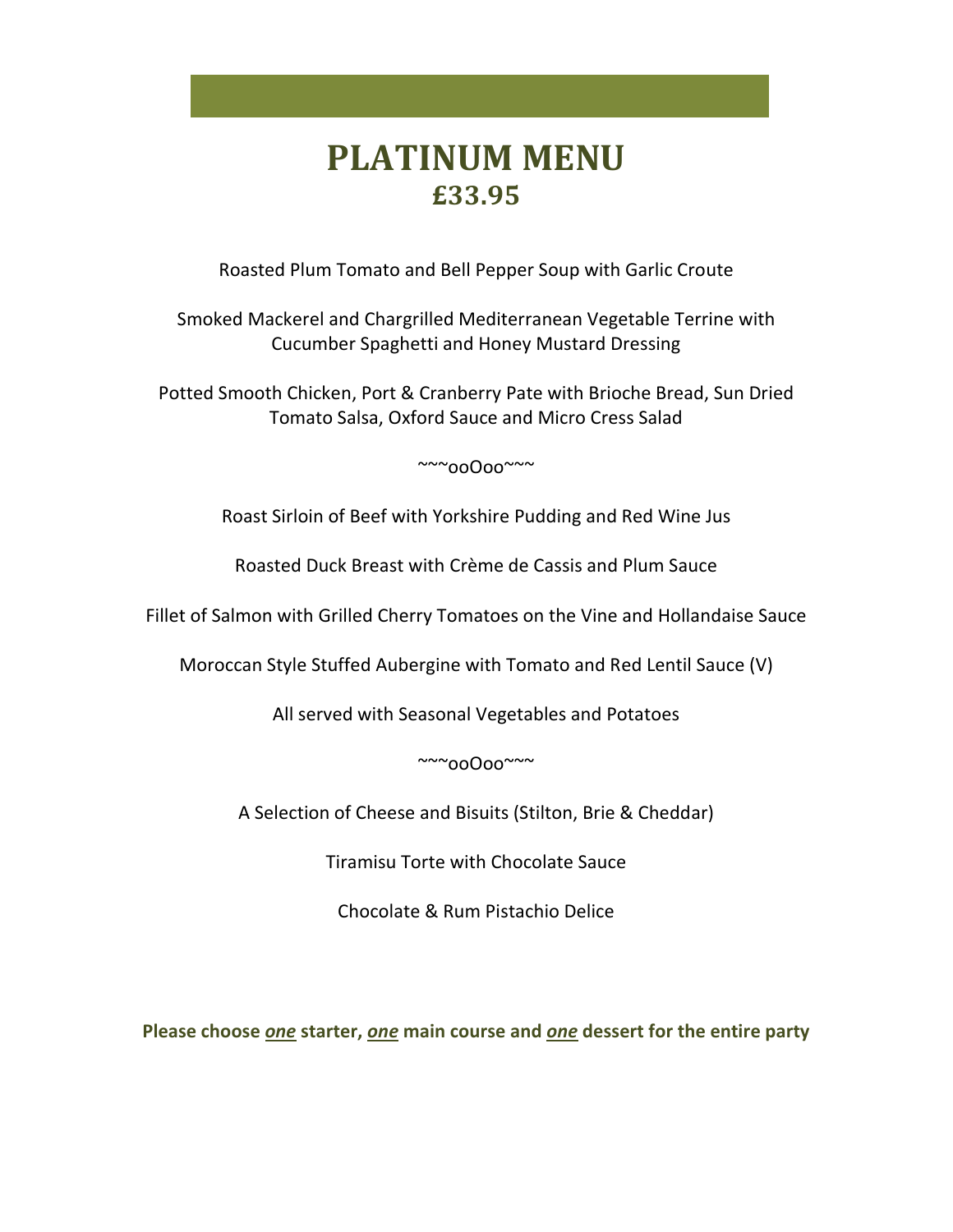## Seated Buffet Option

#### **HOT & COLD BUFFET £20.00 PER PERSON**

Please choose from the following selection of dishes

#### **COLD DISHES**

**Your choice of six of the following:** Platter of Fish Platter of Meats Prawn & Marie Rose Salad Pasta Salad Potato Salad Rice Salad Thai Noodle Salad Waldorf Salad Mixed Leaves Tomatoes Sliced Cucumber Mixed Peppers Red Onion

#### **HOT DISHES**

**Your choice of One Meat, One Fish and One Vegetarian Dish**

#### **MEAT DISHES**

**Your choice of one of the following:** Chilli Con Carne Lasagne Beef Meatballs Beef Bourguignon Lemon & Thyme Roast Chicken Turkey a la King Chicken Tikka Masala Chicken Casserole Roast Pork, Shallot Sauce Sweet & Sour Pork Slow Braised Pork Belly with Onion Gravy (All Lamb Dishes have a £1 Supplement) Lamb Hot Pot Lamb Rogan Josh Shepherd's Pie Roast Shoulder of Lamb **Other Dishes Available Upon Request**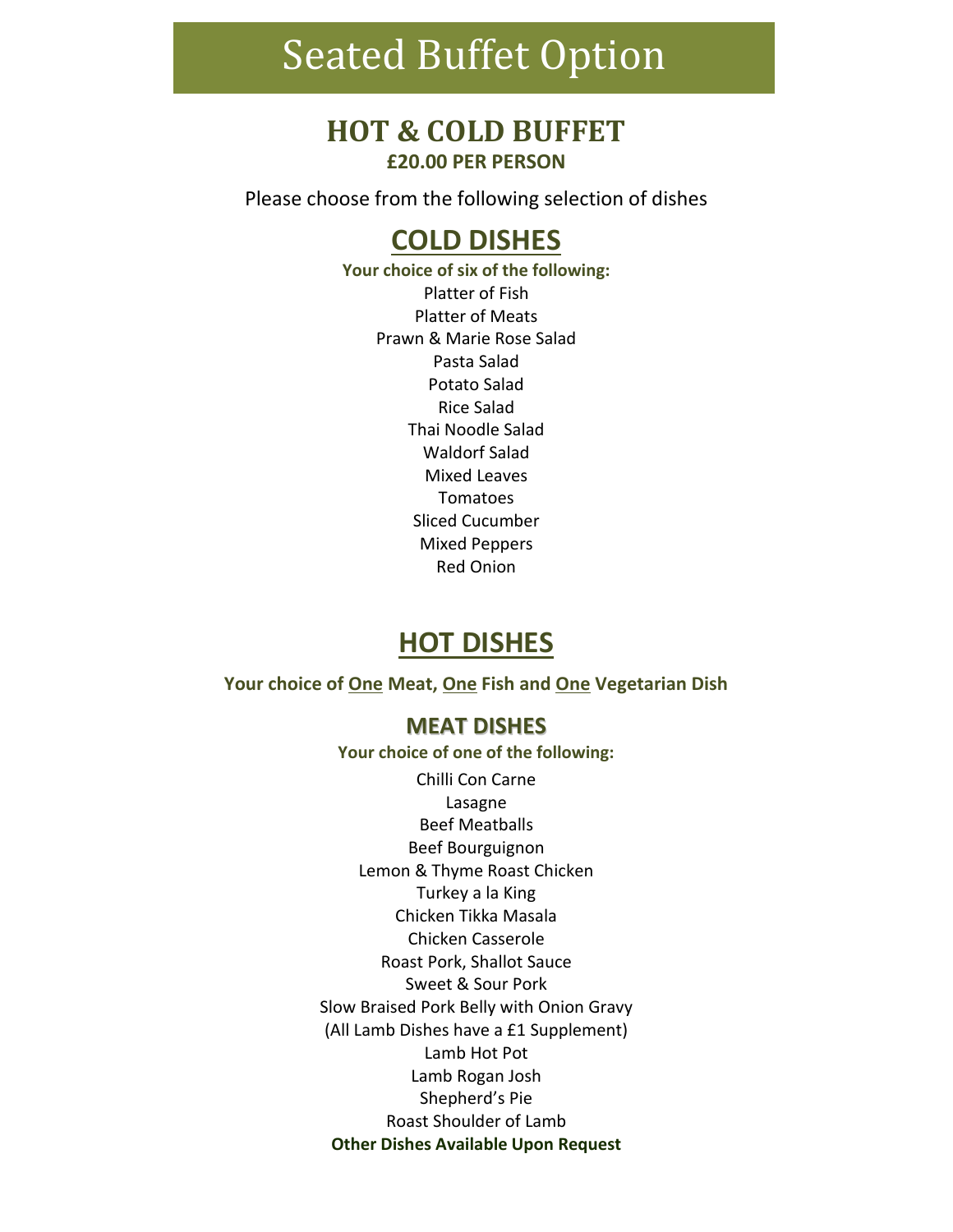**FISH DISHES**

**Your choice of one of the following:**

Cod Fish Cakes Creamy White Fish Pie Steamed Cod with Spinach Cream Sauce Baked Salmon with Tomato & Caper Salsa Grilled Salmon with Herb Cream Sauce Cod Goujons, Tartare Sauce

#### **VEGETARIAN DISHES**

#### **Your choice of one of the following:**

Spinach & Ricotta Tortellini Roasted Vegetables Lasagne Vegetable Pasta Bake Vegetable & Goats Cheese Mousska Thai Green Vegetable & Coconut Curry Roast Vegetable Linguini with Pesto

#### **POTATO DISHES**

#### **Your choice of one of the following types of Potato:**

- Roast
- Jacket
- Rissole
- Lyonnaise
- Half Jackets
- Saute
- Dauphinoise
- Boiled New

#### **VEGETABLE DISHES**

**Your choice of two of the following Vegetable Dishes:**

- •Cauliflower Mornay
- •Broccoli
- •Roasted Mediterranean Veg
- •Ratatouille
- •Green Beans & Shallots
- •Braised Red Cabbage
- •Creamed Leeks
- •Cabbage, Onion & Bacon
- •Panache of Vegetables
- •Mixed Roast Vegetables
- •Honeyed Roast Parsnips
- •Carrots & Sugar Snaps

**A Selection of Finger Desserts can also be added to this Buffet for an additional £1.95 per dessert, per person.**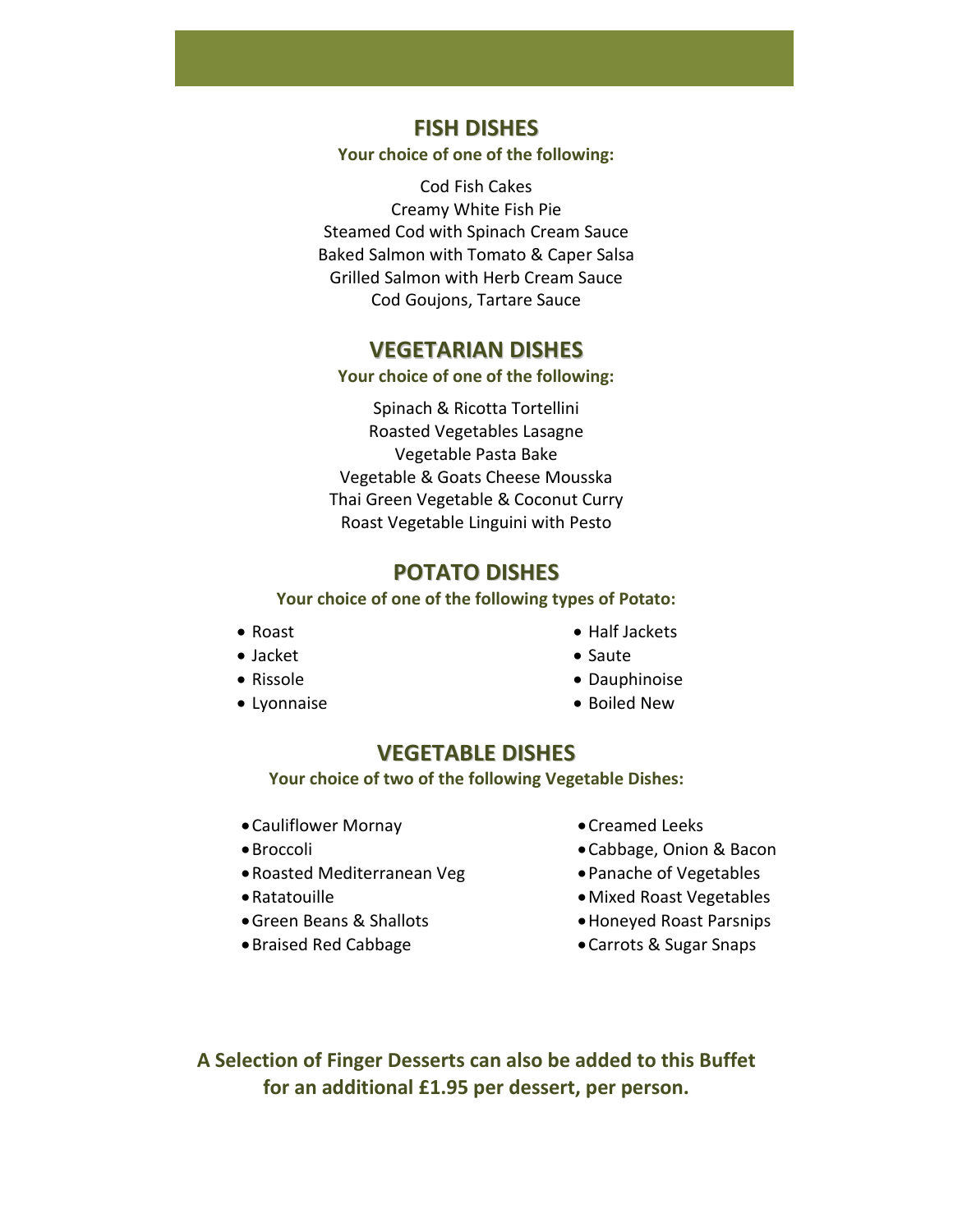## Finger Buffet Menus

**The menus below are ideal for guests wanting a light buffet, they are not designed as a main meal. All menus are priced per person, and it is important to cater for the number of people who are attending.** 

**For evening events a Room Hire charge of £200 is made for The Lantern & Garden Rooms (non-seated menus only, minimum numbers apply). There is no room hire charge for the use of the Warwick Room (minimum numbers apply)**

#### **FINGER BUFFET A £11.95**

Selection of Sandwiches made with White and Brown Bread Freshly Cut Crudities & Marinated Olives with Salsa, and Dips Teriyaki Chicken Skewers with a Sweet Chilli Sauce Tempura Cod Fillets with Homemade Tartar Sauce Seasoned Potato Wedges with Sour Cream Vegetable Spring Rolls with Soy Sauce Dip

Add on Individual finger desserts for £1.95 per dessert

#### **FINGER BUFFET B £14.50**

Selection of Sandwiches made with White and Brown Bread Indian Spiced Vegetable Samosas, Mango Chutney Dip Warm Cocktail Sausage Rolls BBQ Chicken Drumsticks Mushroom & Cheese Loaded Potato Skins A Selection of Dips and Sauces Exotic Fruit Kebabs with a Trio of Fruit Coulis

Add on Individual finger desserts for £1.95 per dessert

#### **FINGER BUFFET C £18.50**

Selection of Sandwiches made with White and Brown Bread Assorted Mini Quiche Lamb Kofta Kebabs with a Mint Yoghurt Dressing Thai Crab Cakes with Sweet Chilli Dip Fig and Goats Cheese Parcel with Cranberry Dip Selection of English & Continental Cheeses, Homemade Fruit Chutney & Rustic Breads Selection of Mirrored Finger Pastries garnished with Fruit Coulis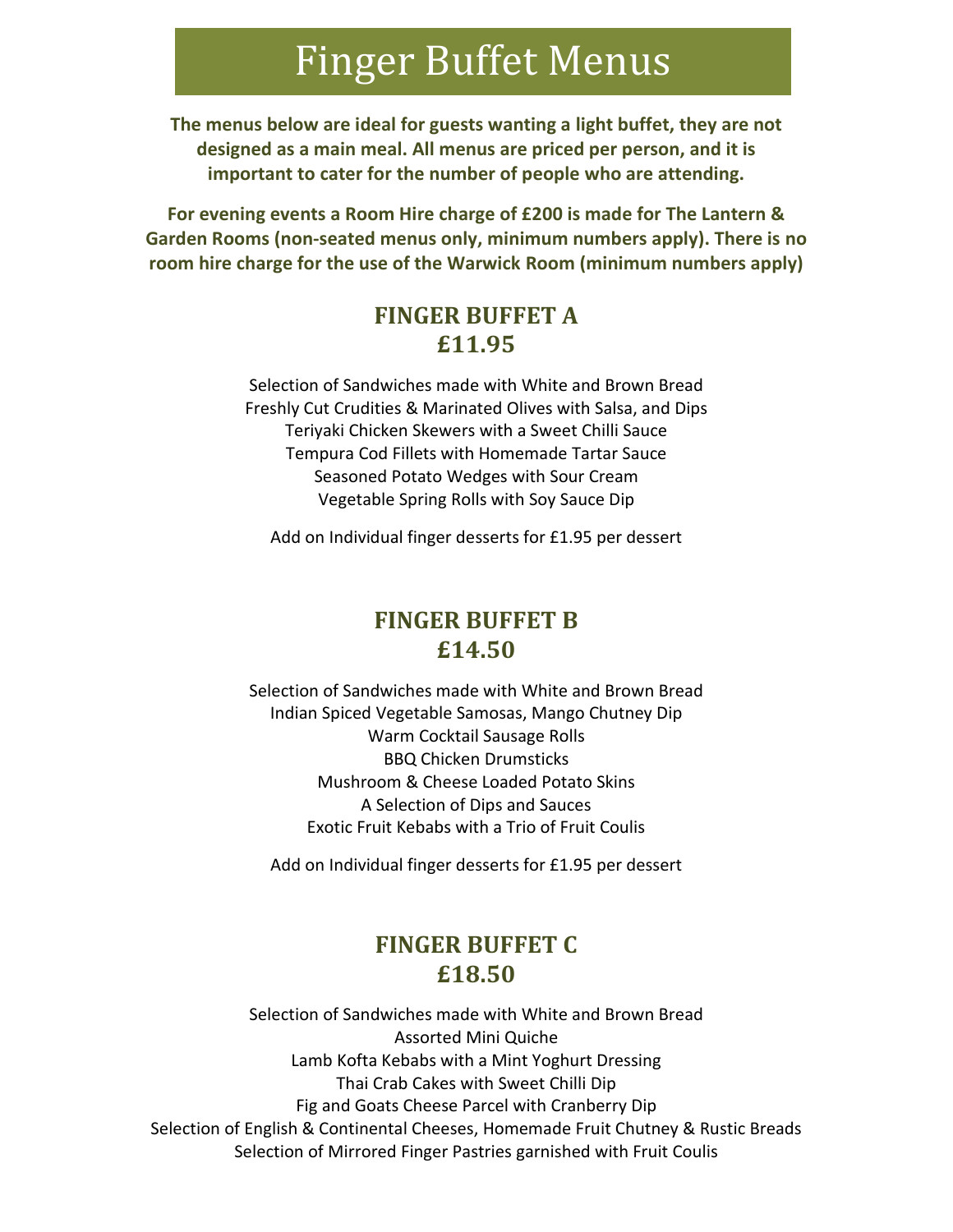## Afternoon Tea Buffets

**These menus are available for Christening Celebrations or Wakes and are priced per person**

#### **TEA BUFFET A £11.45**

Selection of Sandwiches: - *Tuna, Cheese, Ham, Egg, Chicken* Sausage Rolls Selection of Vol au Vents Fruit Scones with Jam & Cream Tea & Coffee

#### **TEA BUFFET B £14.45**

Selection of Sandwiches:- *Tuna, Cheese, Ham, Egg, Chicken* Assorted Mini Quiche Lemon & Thyme Scented Chicken Drumsticks Chocolate Brownie Scones with Jam & Cream Tea & Coffee

#### **TEA BUFFET C £16.95**

A Selection of Finger Sandwiches Cheese and Spring Onion Lattice Lamb Koftas Hot Chicken Wings Bacon & Brie Longboats with Sour Cream & Chives Chocolate Eclairs Bakewell Tart Tea & Coffee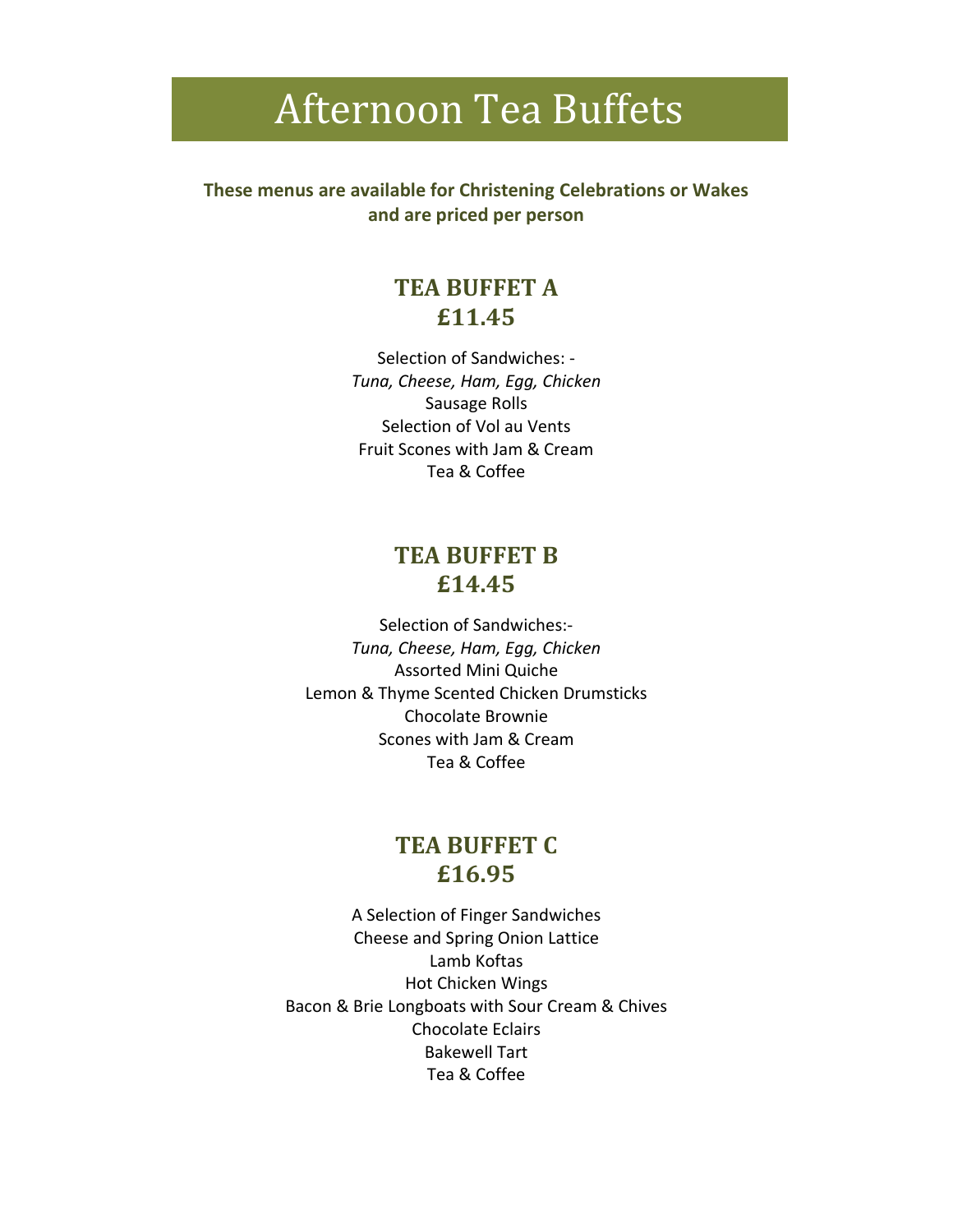## Booking Procedure

All bookings must be made through our Events Manager, and please telephone to check availability or make a provisional booking. If your event date is more than six weeks away we can hold a provisional booking for 10 days; if your event date is less than a month we require confirmation sooner. To secure your booking please return the completed booking form together with a **non-refundable** deposit. These prices are only guaranteed until 31 December 2022 (all prices may be subject to change). Should you have guests who wish to stay overnight, we recommend you reserve bedrooms at the time of making your booking; please contact hotel reception for availability and current room tariff.

Your choice of menu and other details should be confirmed at least two weeks prior to the function, together with approximate numbers. Final numbers should be given to us no later than 5 days before; this will be taken as the minimum number to be charged on the final account. Any additions will be charged for accordingly.

If you require the hotel to arrange a discotheque for your event it is advisable to make arrangements as early as possible to avoid disappointment; the cost for is £240.00. Should you wish to organize your own musical entertainment a charge of £20.00 is made for the Performing Right Society for the playing of music. For all our guests' comfort, musical entertainment and bar service will finish at midnight. Both bars in the Hotel will be closed from midnight; residents are welcome to purchase as many drinks as they wish prior to the bar closing and take them to the reception lounge area.

In the event of cancellation of any booking, we reserve the right to retain the deposit and to charge a fee in the event of cancellation less than 90 days prior to the function date. All cancellations must be made in writing.

We can accept no responsibility for the property of guests at the Kings Court Hotel. All items are left on our premises at the owner's risk. Guests shall pay for any damage caused to the Kings Court Hotel or property thereof and shall be asked to pay the amount required to make good the damage.

All prices are inclusive of VAT.